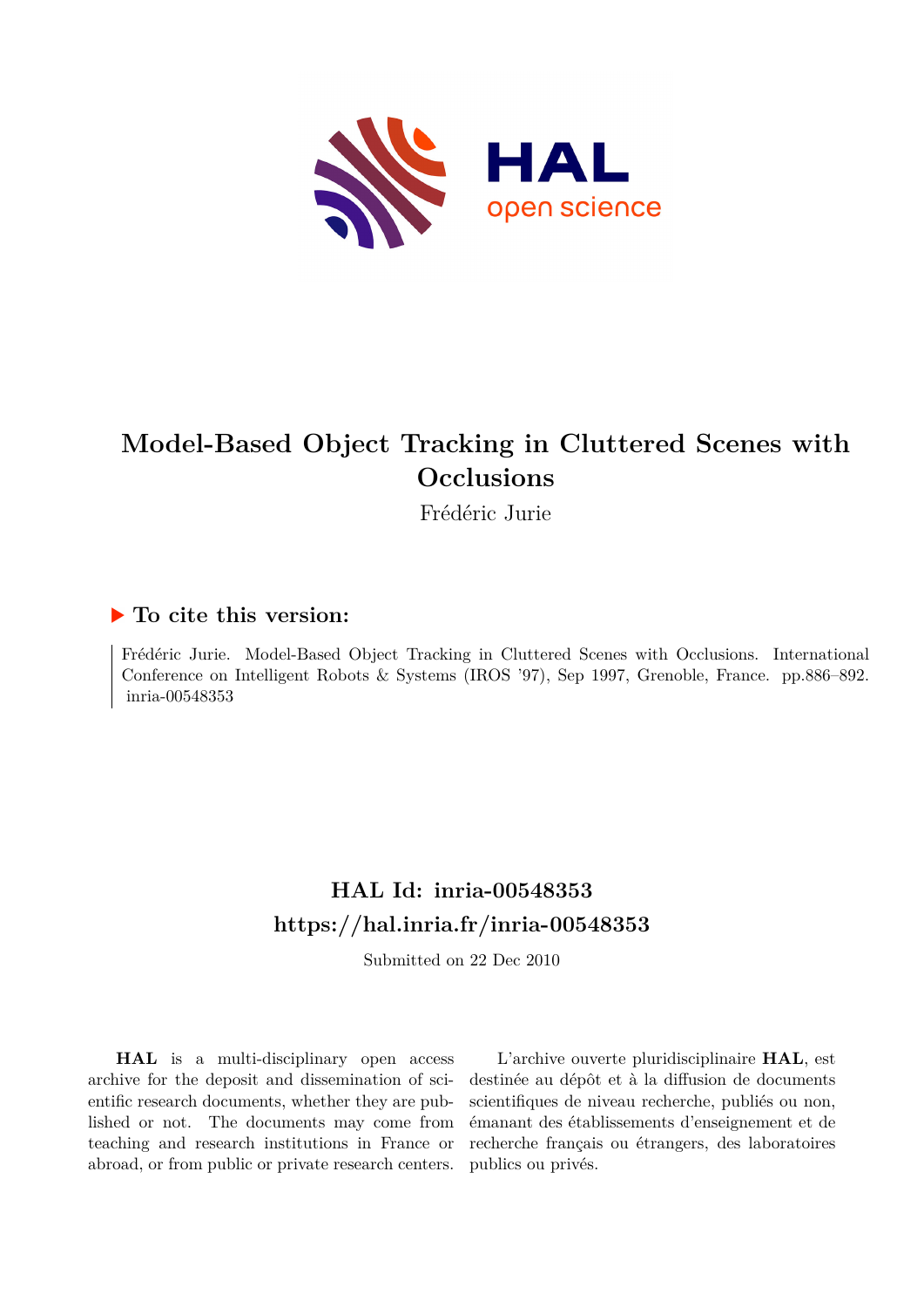## Model-Based Ob ject Tracking in Cluttered Scenes with Occlusions

Frederic Jurie LASMEA - CNRS UMR 6602 Universite Blaise-Pascal Campus Scientique des Cezeaux 63177 Aubiere France email : Frederic.Jurie@lasmea.univ-bpclermont.fr

## **Abstract**

In this paper, we propose an efficient method for tracking 3D modelled objects in cluttered scenes. Rather than tracking objects in the image, our approach relies on the object recognition aspect of tracking. Candidate matches between image and model features define volumes in the space of transformations. The volumes of the pose space satisfying the maximum number of correspondences are those that best align the model with the image. Object motion defines a trajectory in the pose space.

We give some results showing that the presented method allows to track objects even when they are totally occluded for a short while, without supposing any motion model and with a low computational cost (below 200 ms per frame on a basic workstation). Furthermore, this algorithm can also be used to initialize the tracking.

### Introduction  $\mathbf{1}$

One of the outstanding problems in visual perception for intelligent robots is the development of systems capable of tracking 3D objects in monocular sequences of image.

In this paper, 3D objects as well as images are supposed to be modelled by means of features. Then tracking objects involves to be able to find correspondences between model and image features from frame to frame. In realistic condition, the scene is cluttered and objects can be wholly occluded. A typical sequence is shown Fig.3.

The most common approach consists in computing the object pose from a previous images and in predicting the feature positions in the image by using a motion model. By using this approach, the matched image features are spatially close to the prediction but no one can be sure they are coherent regard to the object structure. This is specially true when the scene is cluttered and when objects can be occluded. The system may drift from the object and may track another

part of the scene.

The approach developed here is different in the sense it is based on the track of the pose that best align the model with the image. This turns the problem of object tracking in a problem of dynamic object recognition. Candidate matches between image and model features define volumes in the space of transformations. The volumes of the pose space satisfying the maximum number of correspondences are those that best align the model with the image. A model feature is said to be aligned on an image one when they satisfy a geometric error model. Generally, a bounded error model is used. After discussing related papers, we will show in the section 3 how it is possible to efficiently find this best 3D pose.

One contribution of this paper is to use a probabilistic error model instead of the bounded one. It greatly improves the efficiency of the pose search algorithm. This error model and the way to use it will be described in the section 4. The experiments and results are illustrated in the section 5.

### $\overline{2}$ Previous works

3D object tracking with model has been intensively studied in the past years. Due to the lack of space we only cite most notable works. More references can be found in a paper of Koller, Daniilidis and Nagel (1993) [11].

Several techniques have been proposed in order to make the matching between features more reliable. Deriche and Faugeras (1990) [7] propose to measure the distance of line attributes by using the Mahanalobis distance. Crowley, Stelmaszyk, Skordas and Puget (1992) [5] combine this measure with a velocity constant motion model to estimate the 3D structure of a scene from 2D tracking.

Manjunath, Shekhar and Chellappa (1996) [12] describe an image feature detector using Gabor filters. The authors affirm that these features are robust and can be easily tracked in an image sequence.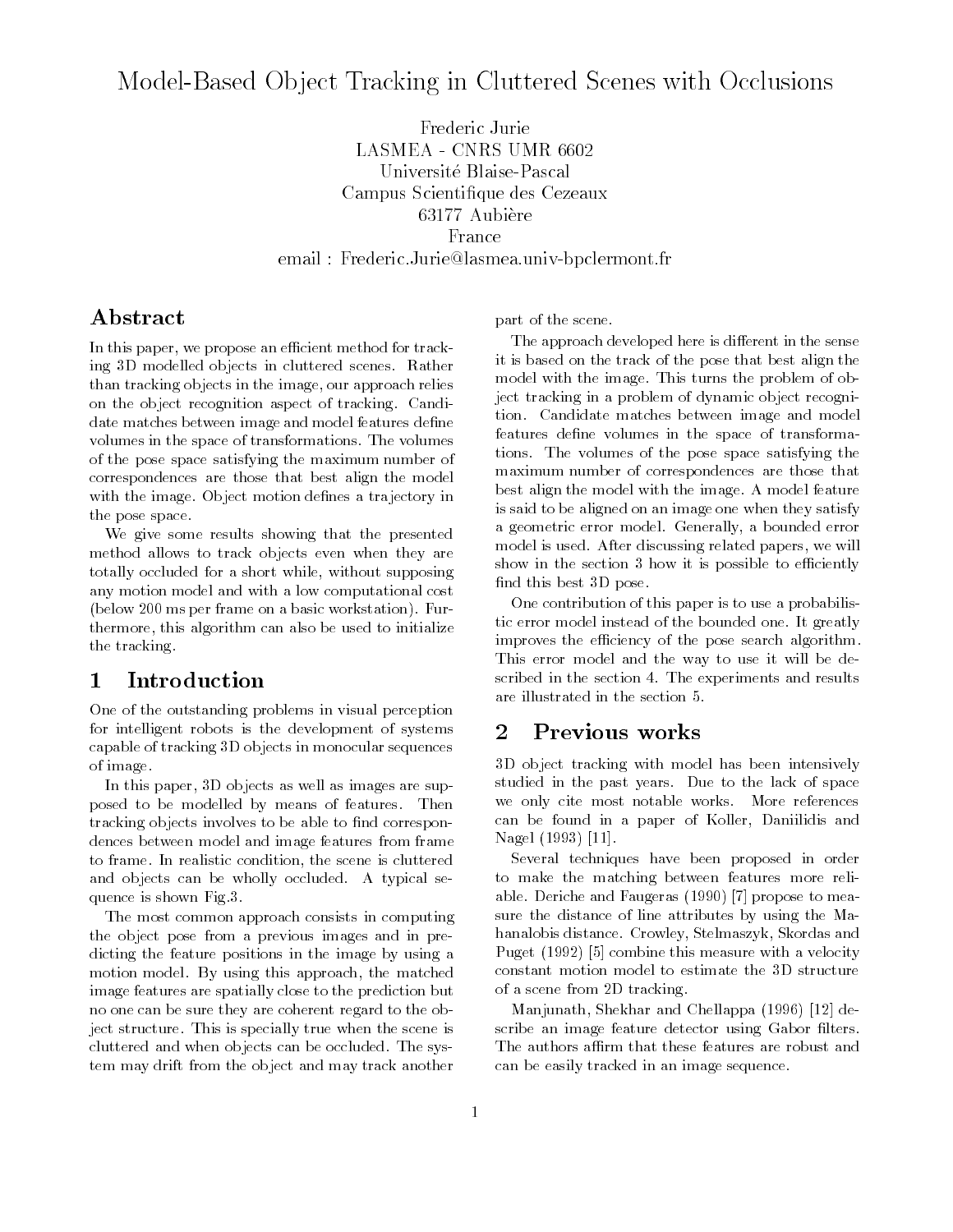Koller, Daniilidis and Nagel (1993) [11] propose a very efficient algorithm to track moving vehicles. They take into account the shadow edges of the vehicle by including an illumination model. The vehicle is modelled by 12 parameters enabling the instantiation of different vehicles.

Some other approaches concentrate only on the motion estimation. Zhang and Faugeras (1992) [15] established a constant angular velocity and constant translational acceleration-motion model.

## 3 Tracking ob jects in the pose space

As explained in the introduction, object tracking can be performed by tracking object poses in the 3D pose space. It is to say that there is a geometric transformation mapping model features onto their corresponding ones in the image. The problem is to identify a correspondence <sup>I</sup> that pairs model and image features. Each correspondence I specifies some transformation which maps one model feature to a corresponding image feature, given an error model.

Originally, the quality of the recognition has been measured by counting the size of the correspondence  $I$ . In that scheme, the aim is to find the set of transformations maximizing  $|I|$ .

The generalized Hough transform has been one of the first methods in that class. Poses are generally histogramed and each pose is represented by a single point in the pose space rather than considering the exact set of transformations. Error bounds are often taken into account by using overlapping bins.

Those methods offer the advantage of avoiding exponential search. However, the quantized pose space is generally enormous  $(R^{\pm}$  for a scaled orthographic projection).

Such methods suffer from other severe criticisms. They concern the presence of false peaks in the parameter space (which can be very high with noisy data), occlusion and tessellation effects (see Grimson and Huttenlocher (1990) [9]).

Several techniques have been proposed to reduce the search space size. We particularly note the coarse-to fine clustering (see Stockman, Kopstein and Bennet (1982) [13] and the recursive histograming (Thompsom and Mundy (1987) [14]). With these techniques, the transformation space is recursively divided. Starting with a set including all transformations, the current space is divided into several subspaces. The subspace maximizing the number of correspondences is alternatively kept and divided.

Unfortunately these techniques present several problems. First, the error model is not respected, and above all, the quality of the match is evaluated by counting the size of the correspondences set. Huttenlocher and Cass (1992) [10], (as well as Gavila and Groen (1992) [8]) argued that this measure, although widely used, often greatly overestimates the quality of a match. Instead, they proposed the maximum bipartite graph or more simply to count the number of distinct features. If <sup>U</sup> distinct model features are in correspondence with  $V$  image features then the quality of the hypothesis is  $min(U, V)$ . In our experiments, we use a similar measure of quality (see section 4.5). Such techniques require keeping track which features are accounted for by a given set of feature pairs.

Cass  $[4, 3]$  was the first one to implement this strategy by introducing the CPS (Critical Point Sampling). It consists in a sweep of the arrangement generated by the feasible set given by all the correspondences between model and image features, in a polynomial time.

Breuel (1992) [2] combines both advantages of recursive search : respect of the error model and keeping track of pairing. By deriving Baird research [1], Breuel demonstrates that when the transformation is affine, convex polygonal errors bounds give rise to convex polyhedral sets. From these remarks, Breuel proposes the RAST algorithm under the conditions of 2D translations, rotations and scaling. The algorithm starts out with a box in the transformation space that contains all the transformations. Then the current box is subdivided into smaller ones. The same process is repeated recursively, by choosing the half-space giving the best quality of matching.

#### 3.1Pose search

However, the Breuel's algorithm is restricted to 2D matching. From what we know, DeMenthon (1993) [6] is the only one who resumed this method and applied it to 3D problems, under orthographic scaled projection. We use a similar strategy, but with a probabilist errormodel instead of a bounded one.

(Vectors are written down with bold fonts.)

A full perspective projection can be represented by <sup>P</sup> such that :

$$
\mathbf{P} = \left( \begin{array}{ccc} \mathbf{i} & tx \\ \mathbf{j} & ty \\ \mathbf{k} & tz \\ (0,0,0) & 1 \end{array} \right) = \left( \begin{array}{c} \mathbf{P_1} \\ \mathbf{P_2} \\ \mathbf{P_3} \\ \mathbf{P_4} \end{array} \right)
$$

If  $M_0$  is the origin of the object reference, and  $M_i$  the *i*-th model point projected onto  $\mathbf{p}_i = (x_i, y_i)$  then the projection can be written (see [6]) :

$$
\begin{cases} \mathbf{M_0M_1P_1} \frac{f}{t_{\tilde{\ell}}} = x_i(1+\epsilon_i) \\ \mathbf{M_0M_1P_2} \frac{f}{t_{\tilde{\ell}}} = y_i(1+\epsilon_i) \end{cases}
$$

if  $\epsilon_i = M_0M_i(P_3/t_z - 1)$ , and f, denotes the camera focal distance.

Weak perspective approximation assumes that objects lies in a plane parallel to the image plane passing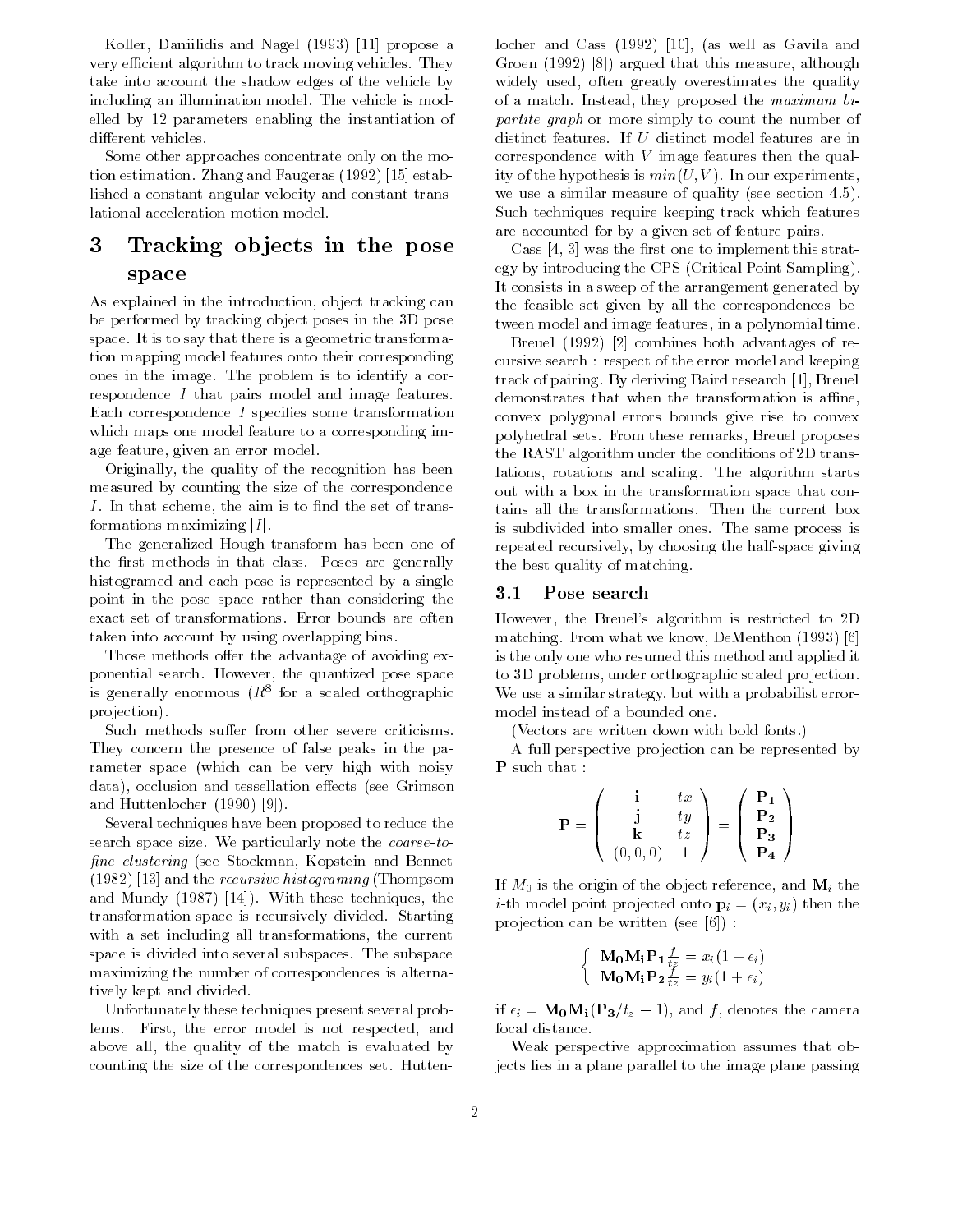

Figure 1: Bounded Error Model , Probabilistic Error Model

through the origin of the object frame. This is equivalent to the approximation :  $\epsilon_i = 0$ .

The perspective projection is therefore approximated with an affine transformation. The methodology described before is directly re-usable : a correspondence between a model segment and an image segment under the bounded error constraint produces a polyhedron in the 8-D transformation space. Then a recursive search can be applied.

However, DeMenthon [6] reports that matching 30 model features (corners in his case) with 200 images features requires several hours of computation. We observed that these poor results are mainly due to the bounded error model.

This is illustrated in Fig. 1. In part A, both polyhedra P1 and P2 intersect the box. But intuitively, the best transform is more likely to be in P1 rather that in P2 because its intersection with the box is larger. With the bounded error model, the two polyhedra have the same weight in the evaluation of the box.

That is why we propose to substitute a probability function for the bounded error, the probability of a match subject to a box of transformations, defined in section 4.1. In that case, the evaluation of a box will be more complicated than simply computing intersecting polyhedrons, as with the bounded error model.

### 3.2Searching the space of feasible  $3D_{\phantom{0}}-4$ affine transformations

The algorithm starts out with a box containing all possible transformations. Recursive subdivisions are then performed, alternating the axis used to divide the box. This process can be seen as a tree search. The root node corresponds to the entire subspace. Each node represents a subspace. Leaves are the smallest regions taken into account.

Breuel (1992) [2] proposed to explore the "best" branch (dividing on each level the box with the best evaluation) and then to backtrack the search, looking for other possible solutions. During the backtracking stage, remaining boxes are subdivided if their score are higher than the best score obtained on a "leaf" box.

The maximal number of boxes explored and consequently the run time cannot be guaranteed. In the worst case the whole space has to be explored.

That's why we recommend a N-search algorithm. N branches are explored at the same time and no backtracking is required. The maximum number of boxes evaluated is below  $Nh$  where h denotes the number of levels. Furthermore,  $N$  directly represents the efficacy of the algorithm.

### 3.3 From scaled orthographic pro jection to full perspective projection

By searching the best scaled orthographic projection, we look for **I** and **J** (with  $I = i(f/t_z)$ ,  $J = j(f/t_z)$ ) such that :

$$
\left\{\begin{array}{c} \mathbf{M_0} \mathbf{M_i} \mathbf{I} = x_i \\ \mathbf{M_0} \mathbf{M_i} \mathbf{J} = y_i \end{array}\right.
$$

for a maximum number of features. In fact, the exact perspective projection is :

$$
\begin{cases} \mathbf{M_0M_1P_1}f/t_z = x_i(1+\epsilon_i) \\ \mathbf{M_0M_1P_2}f/t_z = y_i(1+\epsilon_i) \end{cases}
$$

That is to say we have to calculate  $\epsilon_i$  previously omitted, given by

$$
\epsilon_i = \frac{{\bf M_0} {\bf M_i} \cdot {\bf P_3}}{t_z}
$$

 $M_0M_i$ , the coordinates of point i in the object reference, are known. We have to determine  $t_z$  and k. From that, we deduce  $t_z = f/||\mathbf{I}|| = f/||\mathbf{J}||$ , and we have :

$$
\left\{\begin{array}{c} (\mathbf{i},tx) = \mathbf{P_1} \frac{t_z}{f} \\ (\mathbf{j},ty) = \mathbf{P_2} \frac{t_z}{f} \end{array}\right.
$$

This permits to compute  $\mathbf{k} = \mathbf{i} \times \mathbf{j}$ , and finally  $\epsilon_i$ .

When  $\epsilon_i$  is obtained, we modify the coordinates of image features, by multiplying them by  $(1 + \epsilon_i)$ . Several iterations are necessary for the first image of a sequence to recover the full perspective. During dynamic recognition, corrections  $\epsilon_i$  are periodically refined, when new images occur.

## 4 Probabilistic error model

In this section, we try to answer the following ques-

- 1. What is the probability of a given image segment to be matched with a given model segment, subject to a given affine transformation?
- 2. What is the probability of a given image segment to be matched with a given model segment, subject to a given box of possible affine transformations ? (We call "box" a rectangular volume of the pose space.)
- 3. What is the probability of an object to be matched given a set of correspondences ?

Transformations are first supposed to be scaled orthographic projections. We will see later how it can be extended to perspective transformations.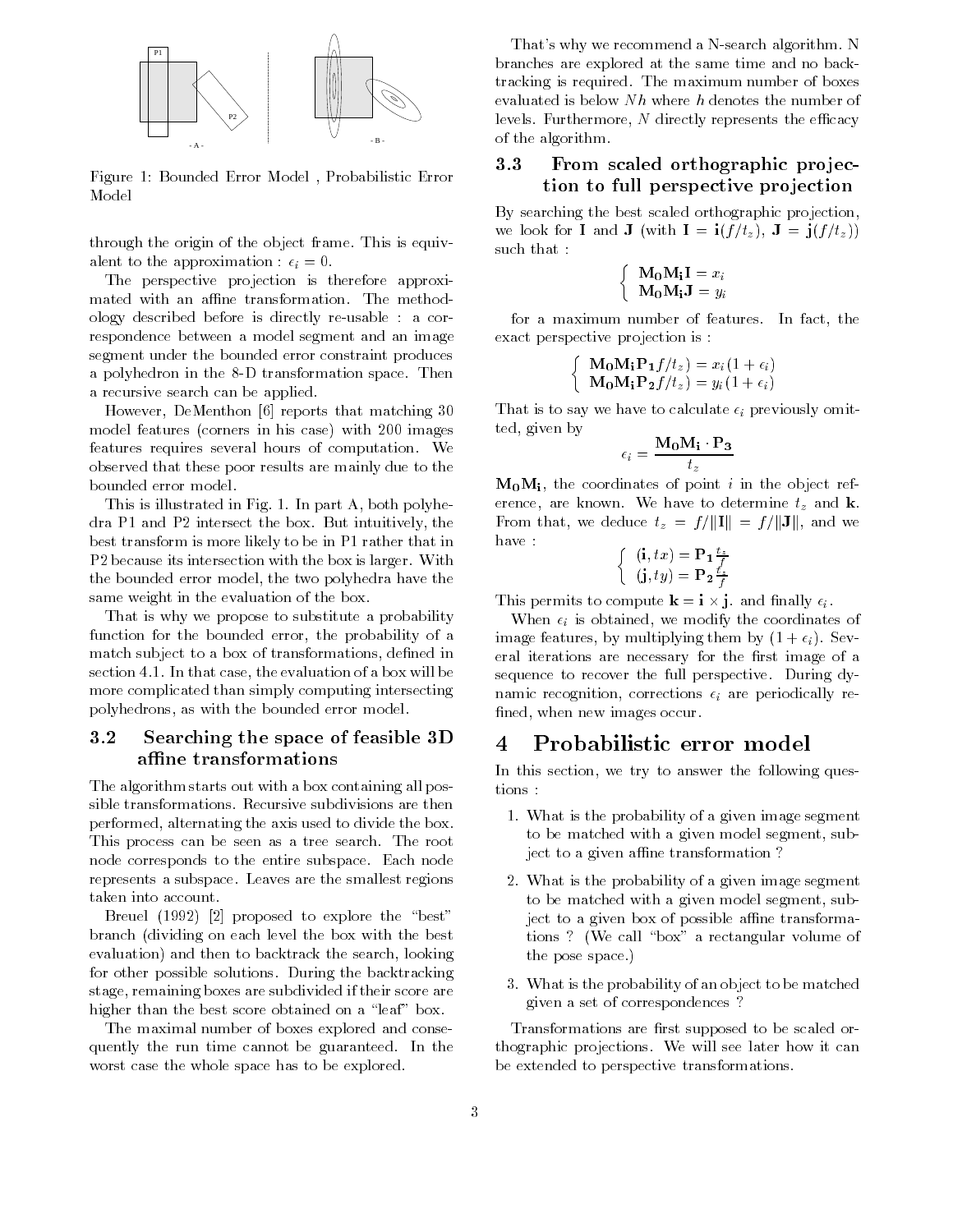

Figure 2: Error model for line segments

### 4.1 Probability of two segments to be matched

Segments are represented by the positions of their extremities. A segment is considered as being matched with (or in correspondence with) an other segment when their extremities are matched. Rather than modelling this probability of correspondence by means of Euclidean distances between correspondent extremities, we use a measure that is less sensible to segment fragmentation.

D is the support line of the segment (see Fig. 2 for details). D1 (and respectively D2) is orthogonal to D and cuts D at the first (respectively second) extremity of the segment. These lines can be defined by the equation  $\mathbf{n_i^j} \cdot \mathbf{p} = 0$ ,  $(i, j) \in \{1 \dots 2\}^2$ , where  $\mathbf{n_i^j}$  is the unit vector orthogonal to it, and where  $\mathbf{p} = (x, y, 1)$ denotes a point of the image plane.

Let  $\mathbf{d} = (d_1^*, d_1^*, d_2^*, d_2^*)$  the vector made of the four distances between model segment extremities and the four lines. As the distances  $\mathbf{d^2_i}$  take discrete values, we can define the conditional probability of a segment  $m$  of being matched with a segment  $s$  knowing **d** as the function  $P(m \rightarrow s|d) = f(D(m, s))$  $(f$  has been learnt from a set of examples), with  $D(m, s) = \sum_{i=1}^{2} \sum_{j=1}^{2} (\frac{d_i^{j}}{2(\sigma_i^j)^2})$ .  $\sigma_i^j$  are constant values estimated from a set of examples.

In the sequel, we will only study  $D(m, s)$  knowing that the conditional probability  $P(m \rightarrow s|d)$  is directly derived from it.

The distance from point **p** to line  $D_i^j$  is  $d_i^j = |\mathbf{n}_i^j \cdot \mathbf{p}|$ If  $p_i$ ,  $(i \in \{1, 2\})$  denotes the model segment extremities, then  $D(m, s)$  can be written :

$$
D(m,s)=\sum_{i=1}^2\sum_{j=1}^2\frac{\left|\textbf{n}_\textbf{i}^\textbf{j}\cdot\textbf{p}_i\right|^2}{2(\sigma_i^j)^2}
$$

### 4.2 Segments distance given a scaled orthographic pro jection

Let  $\mathbf{t} = (I_x, I_y, I_z, I_x, J_x, J_y, J_z, I_y)$  be a scaled orthographic projection. This transformation can also

be written with the following homogeneous matrix :

$$
\mathbf{T}(t) = \begin{pmatrix} \mathbf{I} & tx \\ \mathbf{J} & ty \\ (0,0,0) & 1 \end{pmatrix}
$$

With  $\mathbf{I} = (I_x, I_y, I_z)$  and  $\mathbf{J} = (J_x, J_y, J_z)$ .

Let us denote  $\mathbf{P} = (X, Y, Z, 1)^t$  a point in the 3D object reference,  $s = (p_1, p_2)$  an image segment and  $\mathbf{m} = (P_1, P_2)$  the corresponding model segment.  $\mathbf{m}$ is mapped (in the image plane) on segments  $(\mathbf{T}(\mathbf{t}))$ .  $\mathbf{P_1}, \mathbf{T(t)} \cdot \mathbf{P_2}$  by the projection  $\mathbf{T(t)}$ , where points  $\mathbf{P}_i$ 

The product  $\mathbf{n}_i^j \cdot \mathbf{T}(t) \cdot \mathbf{P}_i$  can be re-written as follows :  $\mathbf{n_i^2}$   $\mathbf{T(t)}$   $\mathbf{P_i} = (n_{ix}^{\prime}, n_{iy}^{\prime}, 1) \mathbf{T(t)} (X, Y, Z, 1)^{\prime}$  =  $(n_{ix}^{\prime}X, n_{ix}^{\prime}Y, n_{ix}^{\prime}Z, n_{ix}^{\prime}, n_{iy}^{\prime}X, n_{iy}^{\prime}Y, n_{iy}^{\prime}Z, n_{iy}^{\prime})$ t = hp<sub>i</sub> t

This product can be geometrically interpreted as the distance from the transformation <sup>t</sup> to the hyper plane  $\mathbf{hp^2_i},$  in the scaled orthographic pose space.

Coefficients of  $\mathbf{hp}_\mathbf{i}^s$  are functions of the 3D coordinates of the segment and of the coordinates of the corresponding 2D image segment. The distance between an image segment and a model segment subject to a given transformation is the sum of the squared distances from this transformation to these four hyper planes.

Then finally, with these notations, the distance from **m** to **s** given the transformation  $T(t)$  is :

$$
D(m, s) = \sum_{i=1}^{2} \sum_{j=1}^{2} \frac{|\mathbf{hp}_i^{\mathbf{j}} \cdot \mathbf{t}|^2}{2(\sigma_i^j)^2}
$$

### 4.3Segments distance subject to a given box of transformations

We define the distance from an image segment to a model segment subject to a box of transformation as  $D(m, s, Box) = min_{t \in Box} D(m, s, t)$ 

The computation of this distance requires the minimization of a quadratic function, subject to linear inequality constraints (the box of transformations).

One common approach uses the Lagrange Multipliers combined with active set methods. But active sets method are highly time consuming.

Accordingly, we propose a more efficient algorithm computing an approximation of this minimal distance.

Let  $V$  the affine manifold generated by the 4 hyperplanes produced by a pair of matched segments. We first compute the position of the point  $t_0 \in V$  such that  $\forall t \in V, d(c, t_0) \leq d(c, t)$  (where c is the centre of the box and  $d()$  the Euclidean distance), by means of the Lagrangian method. If  $t_0$  is not in the box then  $t_{min}$  is taken as the intersection of the line  $(c, t_0)$  with the convex hull of the box  $(\mathbf{t}_{min} = \mathbf{t}_0 \text{ if } \mathbf{t}_0 \text{ is included})$ in the box). If  $t_{min}$  is not in the box, its position is iteratively adjusted to minimize the distance  $D(\mathbf{m}, \mathbf{s}, \mathbf{t})$ .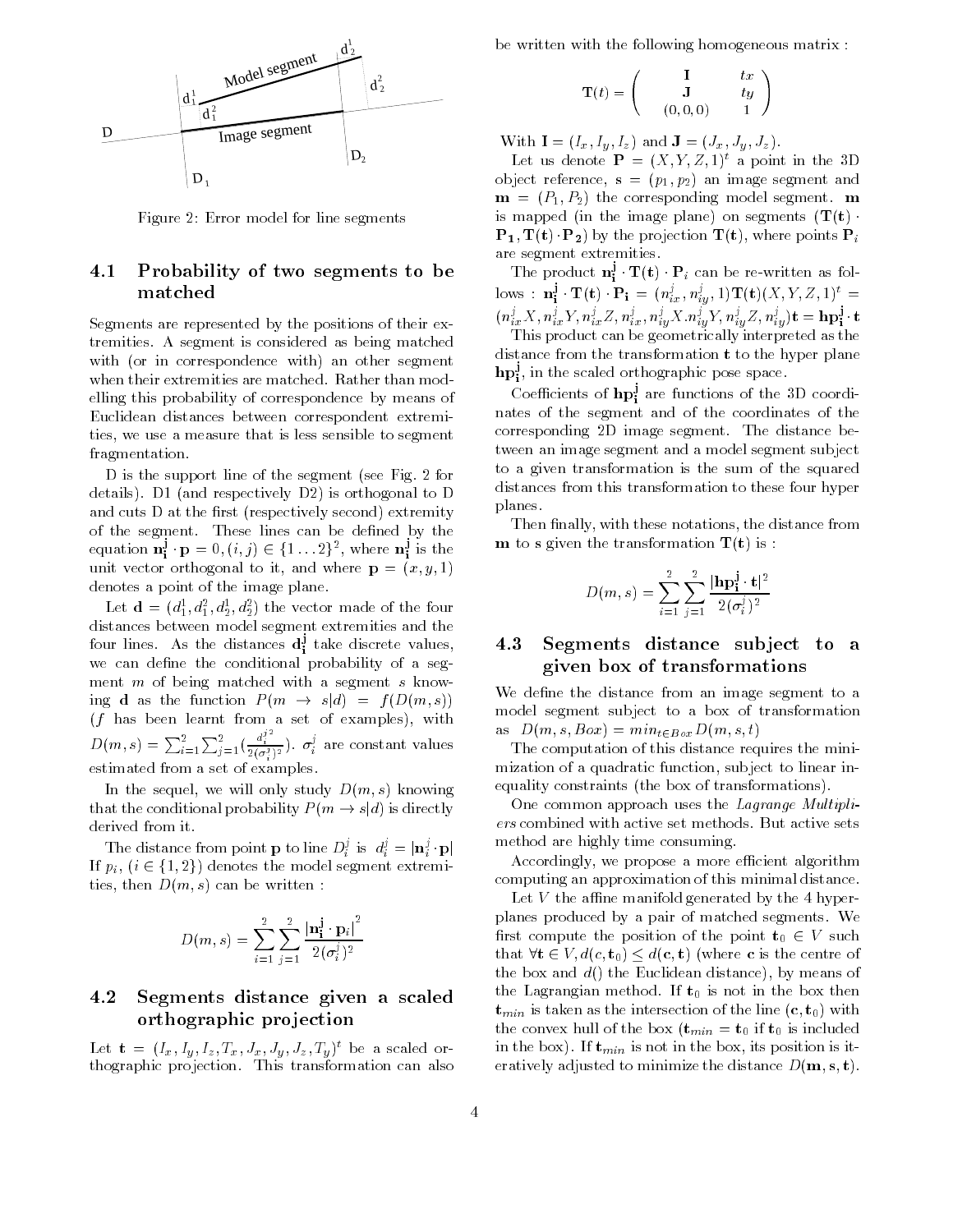For that purpose, we use the *alternating variable strat*egy in which at iteration  $k(k \in [1..8])$  only variable  $t_k$ is changed in attempt to reduce the objective function value. In our experiments, we measure that this algorithm is more than 100 times faster than the active set method.

#### 4.4Probability of ob ject match

We suppose that the probability of having the model <sup>M</sup> in an image subject to a transformation (or a box of transformations) <sup>T</sup> only depends on individual probabilities of model segments to be matched with image segments. If the model size is  $M$  (number of features of M), there are  $2^{\mathcal{M}}$  possible configurations denoted  $\gamma$ ; this makes the estimation of  $P(M|T)$  difficult. The fact that a model segment  $m$  is matched is denoted  $m \rightarrow$  (respectively  $m \not\rightarrow$  if the segment is not matched). Configurations can be grouped according to their number of matches. The set  $E^{\kappa}, k \leq \mathcal{M}$  hrs includes configurations that match  $k$  model segments. We denote  $E^k = \bigcup_{i=1}^{j \leq \subseteq \mathbb{Z}} \gamma_i^k$ , and  $\Gamma = \bigcup_{i=1}^{i \leq M} E^i$ , the set of all possible exhaustive and mutually exclusive congurations.

$$
P(M|T) = \sum_{\gamma \in \Gamma} P(M|T, \gamma) P(\gamma|T)
$$
  
= 
$$
\sum_{k=1}^{k \le M} \sum_{j=1}^{j \le k} P(M|T, \gamma_j^k) P(\gamma_j^k|T)
$$

We can simplify this formula, as  $M$  and  $T$  are conditionally independent given  $\gamma$ :

$$
P(M|T) = \sum_{k=1}^{k \le M} \sum_{j=1}^{j \le C_M^k} P(M|\gamma_j^k) P(\gamma_j^k|T)
$$

The size of  $\Gamma$  is generally large, and  $P(M|\gamma)$  would be difficult to learn. We simplify this expression considering that the most signicant parameter for computing this probability is the number of image features matched.

That is to say :

$$
\forall k \in \{1 \dots \mathcal{M}\}, \forall i \in [1 \dots \subset \mathcal{K}_{\mathcal{M}}]
$$

$$
i \leq \subset \mathcal{K}_{\mathcal{M}}
$$

$$
P(M|\gamma_i^k) = P(M|\bigcup_{i=1}^{i \leq \subset \mathcal{K}} \gamma_i^k) = P(M|E^k)
$$

The probability  $P(M|T)$  can therefore be written :  $P(M|T) = \sum_{k=1}^{k \le m} P(M|E^k) \sum_{j=1}^{j \le L} M P(\gamma_j^k|T).$  $P(M|E^k)$  is the probability of having model M knowing that  $k$  of its features are matched. It has been learned from our image basis.

The computation of  $P(E_i|T) = \sum_{i=1}^{3} \sum_{i=1}^{K} P(\gamma_i^k|T)$  is more tedious. Event  $E_i$  is the union of  $\subset_m^k$  different combinations.  $P(\gamma_j^k|T)$  is the probability of that combination, given a set of correspondences. This probability can be written  $P(\gamma_i^k|T) = \prod_{i=1}^{i \leq \mathcal{M}} P(m_i \stackrel{\sim}{\to} ),$ where  $b(i)$  is a Boolean variable, meaning the model segment  $m_i$  should be (or not) matched in that combination  $(m \rightarrow = m \rightarrow, m \rightarrow = m \rightarrow)$ . If we suppose that  $m_i \stackrel{\sim}{\rightarrow} i \in \{1, ..., M\}$  are independent events, we have  $P(\gamma_i^k|T) = \prod_{i=1}^{i \leq \mathcal{M}} P(m_i \stackrel{\varphi_{i,j}}{\rightarrow} |T)$ .

In that case  $P(E_i|T)$  is a sum of products taking a long time to be computed. We propose to use an approximation of that sum, by only considering its maximal terms. As each term is a product of positive values, the maximal product is obtained with maximal values. This simplication is very easy to implement : first we sort probabilities  $P(m_i \overset{\circ_{k} \cdot \cdot}{\rightarrow} |T)$ , and affect the k highest probabilities to the  $k$  segments that should be matched. Other probabilities are affected to unmatched segments.

If we suppose that  $I$  is an index function such that

$$
\forall (k,l) \in \{0,\ldots,\mathcal{M}\}^2
$$
  

$$
P(m_{I(l)} \to |T) > P(m_{I(k)} \to |T) \Rightarrow k < l
$$

Then

$$
P(E_i|T) = P(m_0 \stackrel{b(0)}{\rightarrow} \dots, m_i \stackrel{b(i)}{\rightarrow} \dots, m_M \stackrel{b(\mathcal{M})}{\rightarrow})
$$
  

$$
>= \prod_{j=1}^{j \leq i} P(m_{I(j)} \rightarrow) \prod_{j=i+1}^{k(\mathcal{M})} (1 - P(m_{I(j)} \nrightarrow))
$$

#### 4.5Distinct correspondences

A model segment may be associated with more than one scene segment ; conversely a scene segment may be associated with more than one model segment. The risk is an overestimation of the quality of a match. This problem has been treated by several authors like Gavila and Groen (1992) [8] or Huttenlocher and Cass (1992) [10] in case of bounded error models.

In our case, the use of probabilities allows a straightforward solution to this problem. If we note  $P(m \rightarrow)$ the probability of an image segment to be matched, and  $P(m \rightarrow s)$  the probability that "model segment" fine  $P(m \to) = P(\bigcup_{j=1}^{3 \leq S} m \to s_j)$  where S is the number of image segments.

### $\overline{5}$ 5 Experiments and Results

#### 5.1Tracking experiments

Fig. 3 presents some of the results obtained with a hundred images of the "mouse sequence". In that se-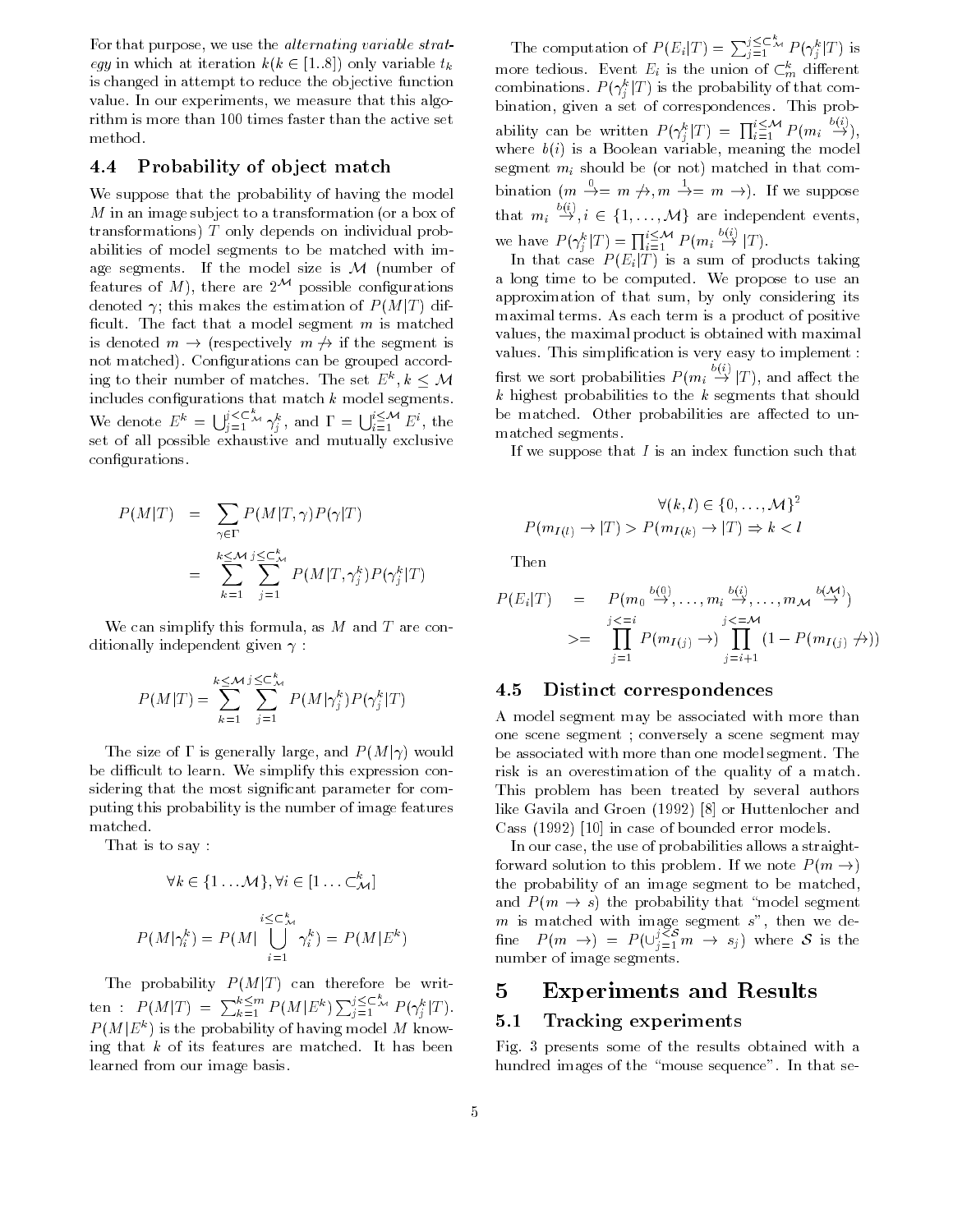

Figure 3: Model (dotted lines) and correspondences obtained on the "mouse" sequence

quence, the mouse moves on the right until it is completely hided behind the box, then starts to cross the screen in the left direction. The motion is then unpredictable.

To guarantee the achievement of the right solution, the constant  $N$  (defined in the section 3.2) has to be set to about 5.

No motion analysis is performed. The 3D pose space is searched in a box centred on the previous pose. The





Figure 4: Recognition stage : grey level image, line seg ments extracted (dotted lines) and pose computed (solidlines).

size of the box depends on the quality of the previous match.

The first image is processed several times (4 times in our case) in order to compute the perspective pose. The processing time is about 200 ms on our HP-700 workstation (this doesn't include the line segment extraction processing time).

The pose found on the fourth image presented is not very accurate. This is because the mouse rotates while being hidden by the box. This movement is difficult to detect because of occlusions. Furthermore, we do not use the fact the motion is planar in that sequence.

#### 5.2Recognition experiments

At the beginning of a sequence, the 3D pose is unknown. This algorithm can be used to compute this 3D initial pose. This is possible, because it is in fact a recognition algorithm. Rather than searching a small box of the pose space, the full 3D pose space is searched. It takes from 10 to 30 seconds to find the pose, depending on the complexity of the image.

This recognition stage is illustrated in the Fig. 4.